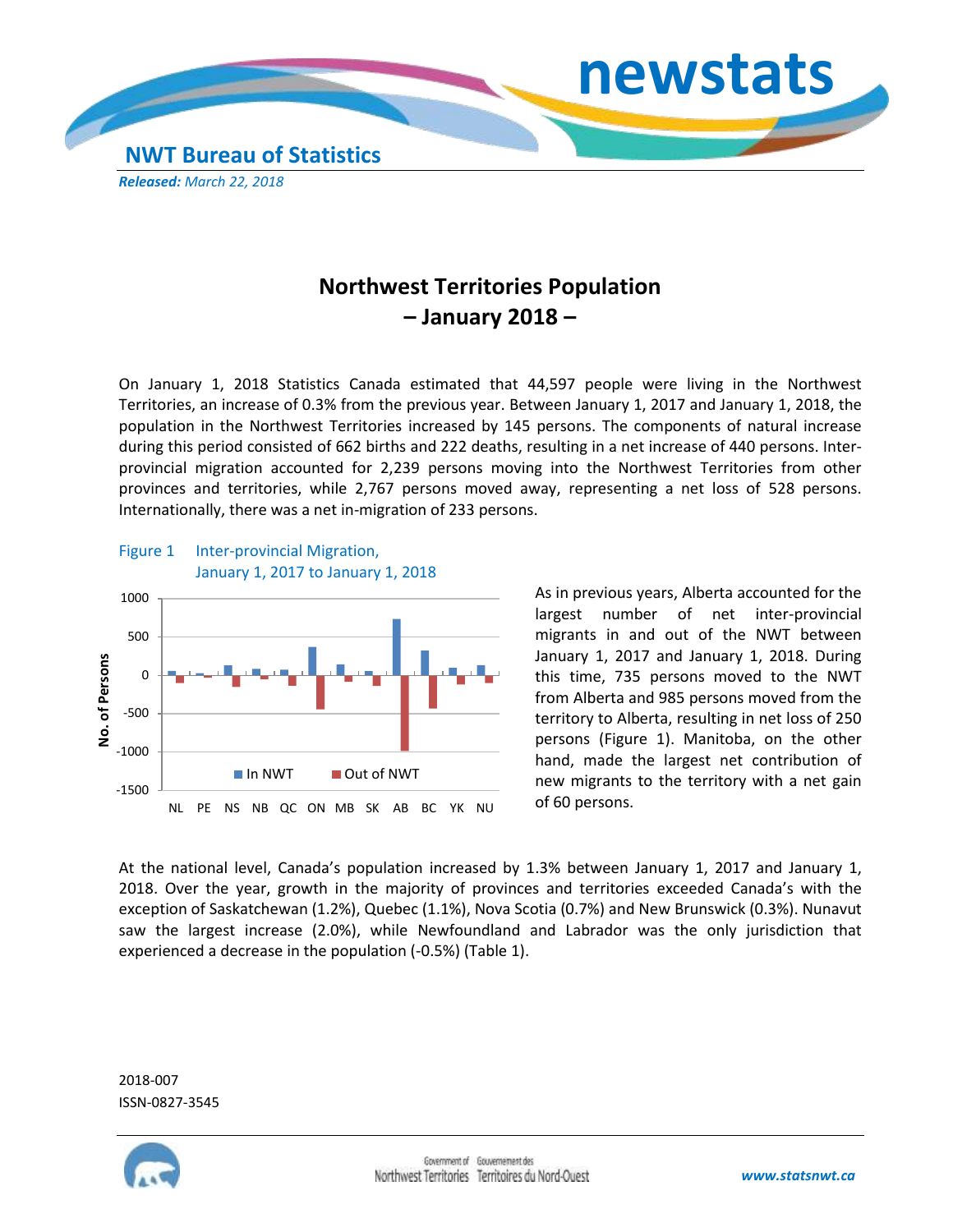$-2 -$ 

## Table 1 Population Estimates and Annual Rate of Growth, by Province and Territory January 1, 2015 to January 1, 2018

|                              | 2018       | (%)     | 2017       | (%)     | 2016       | (%)     | 2015       | (%)    |
|------------------------------|------------|---------|------------|---------|------------|---------|------------|--------|
|                              | 1-Jan      | Change  | 1-Jan      | Change  | 1-Jan      | Change  | 1-Jan      | Change |
|                              |            |         |            |         |            |         |            |        |
| Canada                       | 36,963,854 | 1.3     | 36,474,968 | 1.3     | 36,017,869 | 0.9     | 35,689,014 | 1.0    |
|                              |            |         |            |         |            |         |            |        |
| <b>Northwest Territories</b> | 44,597     | 0.3     | 44,452     | $-0.1$  | 44,476     | 0.8     | 44,121     | 0.8    |
| Nunavut                      | 38,203     | 2.0     | 37,438     | 1.4     | 36,912     | 1.5     | 36,350     | 1.9    |
| Yukon                        | 38,825     | 1.6     | 38,209     | 2.2     | 37,378     | 1.5     | 36,840     | 1.9    |
|                              |            |         |            |         |            |         |            |        |
| <b>British Columbia</b>      | 4,849,442  | $1.4\,$ | 4,783,461  | 1.4     | 4,718,558  | 0.9     | 4,674,209  | 1.3    |
| Alberta                      | 4,318,772  | 1.4     | 4,261,116  | 1.3     | 4,206,927  | 1.5     | 4,145,224  | 2.3    |
| Saskatchewan                 | 1,169,752  | 1.2     | 1,156,342  | $1.5\,$ | 1,139,371  | $1.1\,$ | 1,126,913  | 1.3    |
|                              |            |         |            |         |            |         |            |        |
| Manitoba                     | 1,346,993  | 1.4     | 1,327,883  | 1.7     | 1,306,097  | 1.3     | 1,288,862  | 1.3    |
| Ontario                      | 14,318,750 | 1.7     | 14,084,797 | 1.6     | 13,868,070 | 1.0     | 13,730,752 | 0.8    |
| Quebec                       | 8,439,925  | 1.1     | 8,351,714  | 0.8     | 8,283,266  | 0.6     | 8,233,395  | 0.7    |
|                              |            |         |            |         |            |         |            |        |
| New Brunswick                | 760,744    | 0.3     | 758,198    | 0.4     | 755,036    | 0.0     | 754,866    | $-0.1$ |
| Nova Scotia                  | 957,470    | 0.7     | 950,990    | 0.69    | 944,454    | 0.22    | 942,404    | $-0.1$ |
| Prince Edward Island         | 152,768    | 1.7     | 150,271    | 1.8     | 147,619    | 0.9     | 146,253    | 0.6    |
| Newfoundland & Labrador      | 527,613    | $-0.5$  | 530,097    | 0.1     | 529,705    | 0.2     | 528,825    | 0.0    |
|                              |            |         |            |         |            |         |            |        |
|                              |            |         |            |         |            |         |            |        |

In terms of quarterly growth, the NWT population decreased by 121 persons between October 1, 2017 and January 1, 2018. The population decrease was a result of loss of 204 persons through migration and gain of 83 persons through natural increase. Figure 2 shows that in the NWT, quarterly population growth fluctuates; however, overall growth has been on the increase since 2010.

## Figure 2 Quarterly NWT Population Estimates, January 1, 2009 to January 1, 2018



The detailed components of population change for the Northwest Territories since 2010 are presented in Table 2.

For more information about these estimates or for community level population estimates and projections, please visit the NWT Bureau of Statistics website at http://www.statsnwt.ca or call (867) 767-9169.